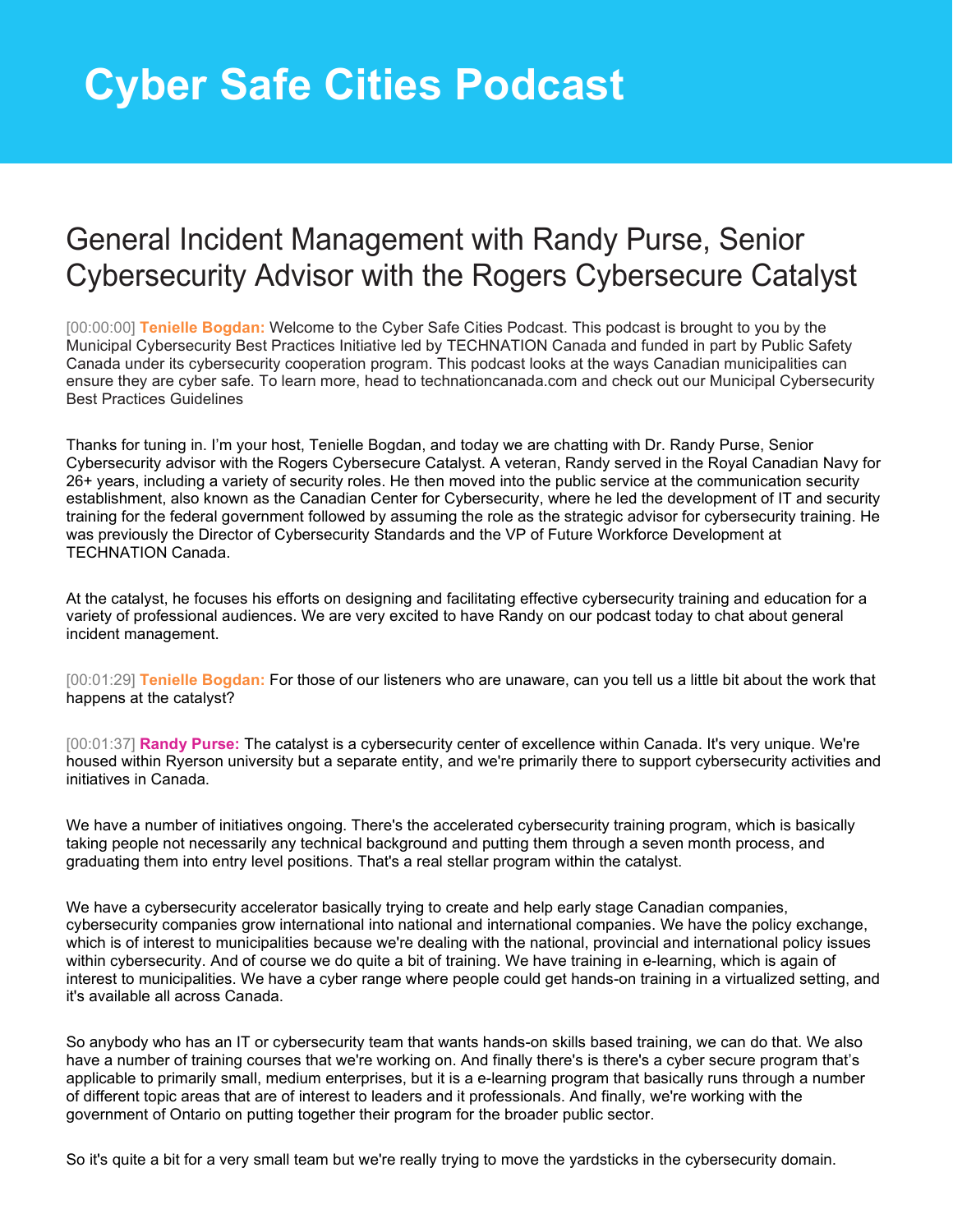[00:03:42] **Tenielle Bogdan:** And for those of you that are unaware Randy is an alumni of TECHNATION, who was our VP of Future Workforce Development before his work with the Catalyst.

In your role with catalyst, you covered a vast range of projects. What would be the one you say that's taking up the most of your time or that is the most interesting?

[00:04:01] **Randy Purse:** Since I left TECHNATION, I'm focusing my energies on cybersecurity training and education for whether it be corporate public sector or other entities in the commercial sector, doing whatever's required in order to make sure that people get the training they need.

It's very key, particularly in cybersecurity, because I think there's this misperception around cybersecurity that it's a completely technical field and you need technical expertise to do it well.

That's not the case. Our training hits a number of strata within organizational cybersecurity, including leaders, employees, it professionals, cyber security professionals and anybody else, IT managers and anybody else who might need to know.

And I also continue to do some minor consulting on management and cybersecurity management.

[00:05:03] **Tenielle Bogdan:** You have a pretty extensive past with training as well. Chat with us a little bit about your experience and training in cybersecurity.

[00:05:12] **Randy Purse:** Well, like a lot of people in the security field, I've come from the military.

We get basically embedded into a security culture in those types of roles. And so, we learn an awful lot through both training and experience in our lives. I spent 27 years with the military, and in that time I had a variety of different security roles, including physical personal personnel and IT security protection.

My interest in IT started to grow later on in my career, as I started to move into training development within the Canadian Armed Forces. I started to see more requirements around IT training. In conjunction with that, I was involved in my operational life as an information system security officer, and I was also involved in information operation plans at the very start of the cyber challenges facing the world at that time.

When I moved over to training and development, I started to focus more on operational walls and IT. I got my master's in it in education and then I retired from the military and moved into the communication security establishment, where I was with the IT security learning center and primarily responsible for Federal IT security training. While there I also got my PhD and I became the strategic advisor for cybersecurity training education for the Canadian Center for Cybersecurity.

It was a great job, but I reached the pinnacle of what I considered to be that career. Then I said, okay, that's enough. I need to retire again. So I had a retirement from the military than a retirement from the public service, and that's when I joined TECHNATION. I was also working with the catalyst at the time on an occasional casual basis doing consulting, training and education activities.

I've had a, quite a life within the last couple of decades in cybersecurity. My time with TECHNATION was particularly rich because I was working on the AI and Cybersecurity Skills Initiative (AICSI) as well as the Municipal Cybersecurity Best Practices (MCBP) Initiative.

[00:07:51] **Tenielle Bogdan:** You've been in the cybersecurity realm and security realm for a long time. But today we're talking about incident management which I think is a perfect topic for, for us to pick your brain about and to, to learn about your experience. So incident management is huge. If you could flag one area that's the most important or that municipalities should be paying attention to what area would that be?

[00:08:13] **Randy Purse:** The one thing about incident management is as a topic, its quite large, and a bit broader than just security issues. Incident management and the sub subset of that, which is incident response, which points to something that should be in place regardless of the cyber threat.

I think as it pertains to cybersecurity specifically, There's lots of stress on having an incident management plan.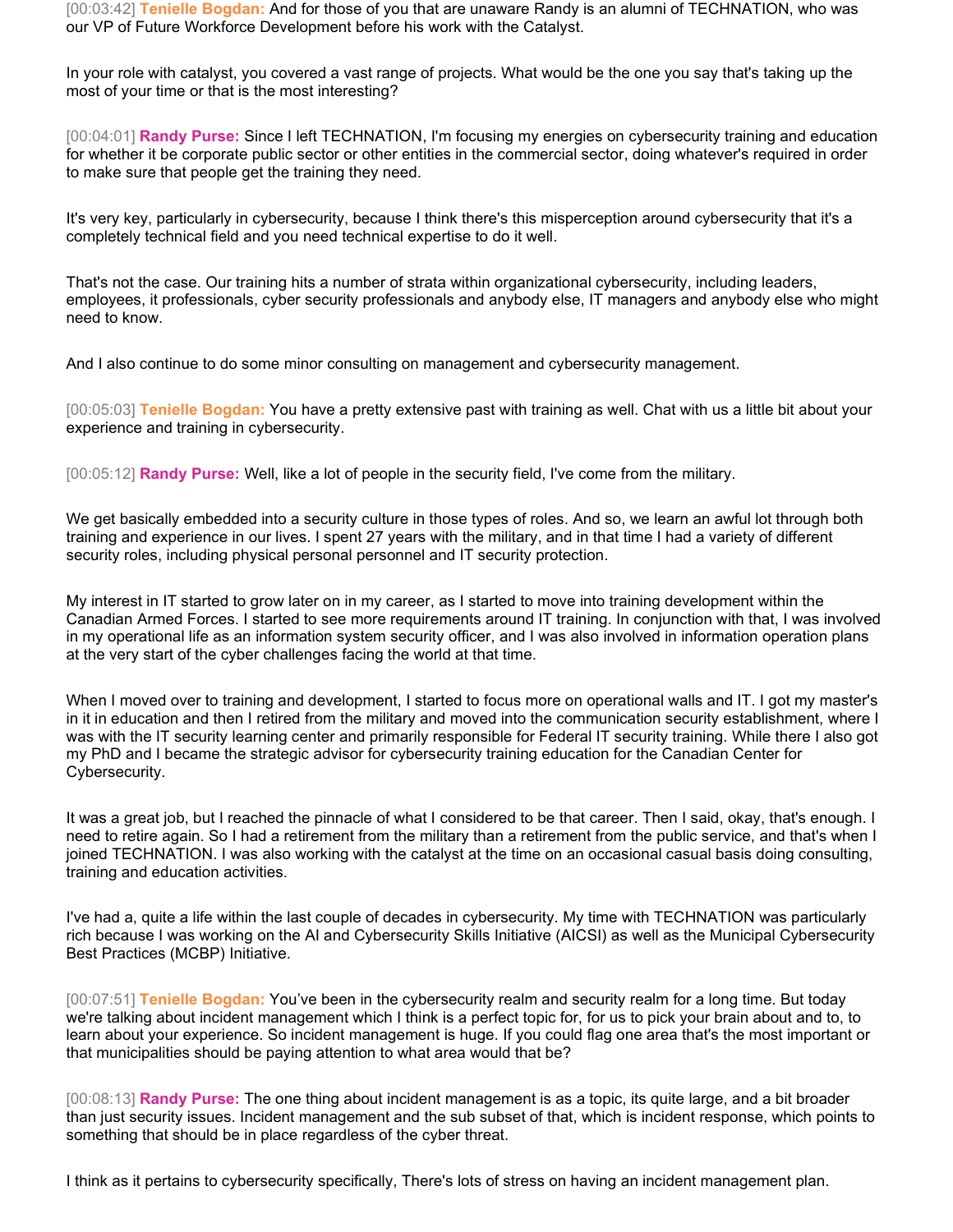The incident management plan and an incident response plan, also known as an IRP, is very important.

In order for an incident response plan to actually properly work, you need proper governance and proper cybersecurity governance that will allow for effective and timely decision making the even of an incident. Decision-making goes beyond awareness of the mitigations of the incident and include anything to do with crisis management and communications resources allocation.

Allocation of people within your organization is key to any IRP. Where are you going to get expert resources? Who's going to make the decision to pay for those? How are you going to connect with the media? What kind of internal communications are you going to need? Who's going to be an authority on messaging during an incident?

All of these fall under general governance. They're included in the plan, but the plan is merely words on paper. How do those decisions get made during an incident? Who has the responsibilities and authorities throughout the organization is also very important.

[00:11:20] **Tenielle Bogdan:**. So in talking about governance and using a "top down" approach, ts there any interesting policies that you've come across that municipalities have implemented or anything on that governance level that has stuck out to you?

[00:11:43] **Randy Purse:** There's a lot of what, what the industry calls, GRC governance, risk and compliance advice out there.

I think one of the things that municipalities should keep in mind is the access they have toa variety of resources, especially when looking at their governance. When they're looking at things, what they should be doing is looking at how their incident response runs through what their processes are and then finding somebody who's in legal counsel, or some sort of breach coach to help them with the nuanced messaging, the nuance structures, the liabilities and legal issues and the compliance requirements so that they could kind of get a good idea.

From a legal perspective, take a look at your plan, take a look at your governance and make sure that you have these technical points and and what every potential challenge there might be with respect to your legal positioning. That's a fairly large risk within the municipal space because you're dealing with citizens.

You're dealing with corporate data. You may have other municipal businesses, et cetera, that you have information and data that, that you're responsible for. You have tax rules, you have a bunch of different things that you're responsible for, and you should be very clearly aware of the risks associated with it.

And if you're not certain on that and let's face it, most municipalities in Canada are maybe not certain about the risks. They should at least bring in someone to help them understand those risks and what the option options are around with handling and mitigate, mitigating any risks that are as a result of the cyber threat.

[00:13:52] **Tenielle Bogdan:** That's definitely a common thread that we're seeing through a lot of these conversations in finding those external partners and finding those folks that excel in areas that municipalities naturally aren't meant to excel in.

[00:14:18] **Randy Purse:** The largest percentage of our corporate entities in Canada are small, medium enterprises. In fact, most of them have less than a hundred employees. There are over 4,000 municipalities in Canada, but there are not many large ones. Most municipalities in Canada are very small, and they might have a Mayor, town manager, CAO, or another sort of chief administrator. They probably don't have the expertise in-house to help them with their cyber needs.

One thing that municipalities may not be aware of is that you don't need to spend a lot of money on getting the right help. This could be coming to you inexpensively, and there's a lot of increasingly articulate legal minds working in the cybersecurity space in Canada. And there's a lot of good advice online within these firms.

[00:15:48] **Tenielle Bogdan:** What's something you think would surprise our listeners about incident management, something that's new or cutting edge, or just that flies under the radar?

[00:15:59] **Randy Purse:** I think the thing that most municipalities, struggle with, is that when the hear the word "cyber", they assume it is only an IT problem.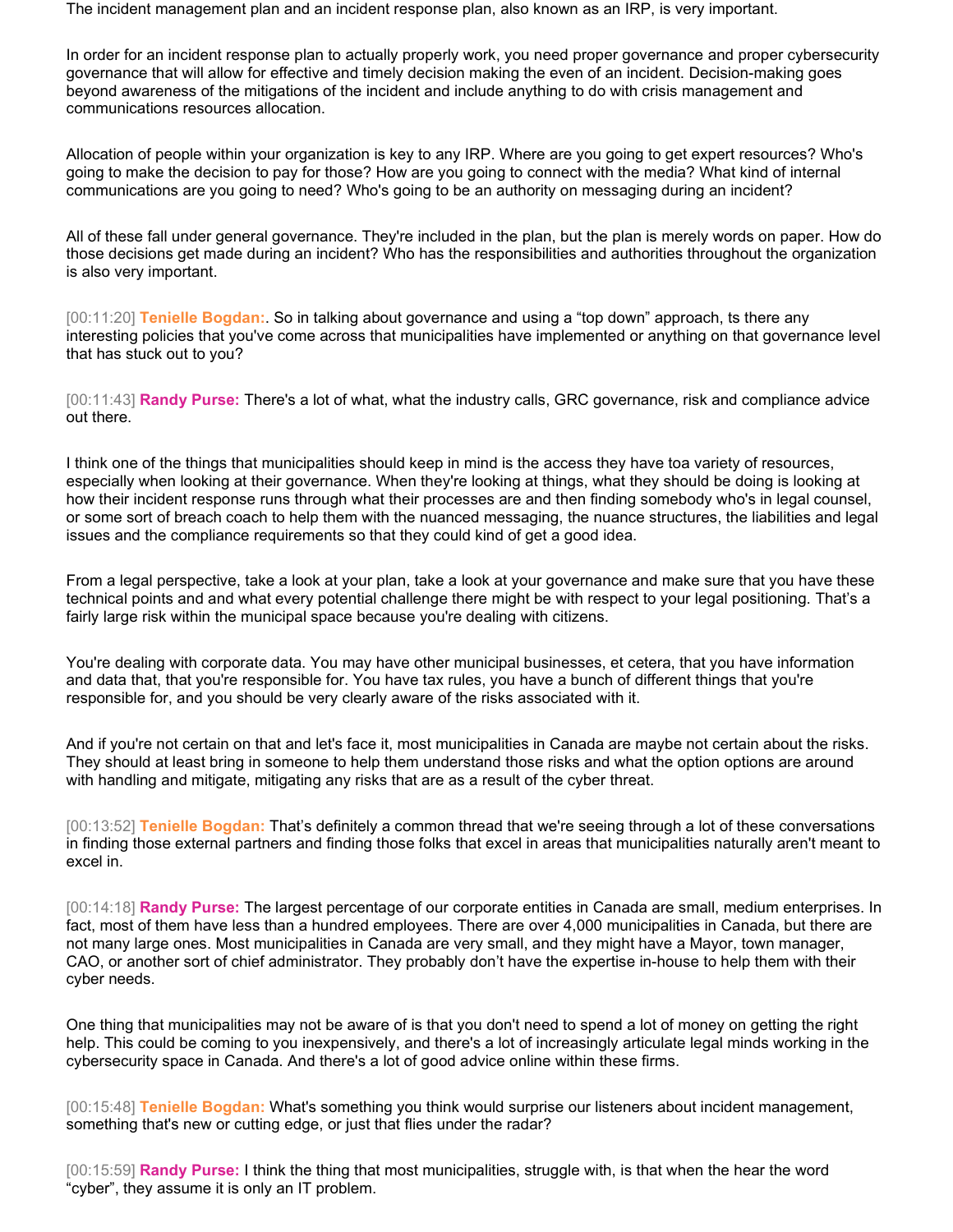Cybersecurity is an organizational problem, so you need your whole organization involved to approach it effectively.I think that that's the message that if there's one message that I wanted to get through, that's cybersecurity is not just a technical problem.

Sure. There's technical elements to it, especially in the digital workplace and the digital world. But generally when we point to things like planning and governance, both of those are non-technical, and they can both be done with very little technical knowledge.

[00:17:50] **Tenielle Bogdan:** You've previously provided some super good information about cyber threats and what constitutes a cyber threat. What are some things that we should be aware of regarding the deliberate threat actors?

[00:18:01] **Randy Purse:** I think some of the things around cyber threat actors is we need to be cognizant that every minute is supple. Every CIO, every CIO, and every municipality across Canada should understand what the potential threats to their organizations are.

It's also the critical infrastructure across the municipality that they have some sort of responsibility to either manage, oversee, coordinate, or contract to third party services, to understand what those threats are and how they are tied directly to what risks you actually have.

The biggest I think mistake is under underestimating these deliberate threat actors.They tend to be highly motivated to attain their goals, whatever those goals are, almost always they're nefarious and criminal.

We've talked to a number of municipal leaders and as CEOs, and in general, they understand the problem and threat, but think they are too small and too insignificant to be targeted. But, there are a number of different threat actors who don't really care about your size.

There are many readily available online resources for these threat actors. For instance, ransomware as a service is a huge immerging trend, and there is a tool now online where you can go and you can buy ransomware for a very low cost and get it into organizations using phishing or social engineering techniques, with little to no technical expertise.

With a little bit of security, you can actually deny them the opportunity, which will likely detract them from penetrating your organization further. They're not going to spend hours and hours when they know there are organizations out there with little to no security measures that they can more easily target. Most of the criminal intent here is to do it quick, fast, get in, get your stuff, and leave. They don't want to be lingering too long.

So a little bit of security, goes a very long way.

[00:22:36] **Tenielle Bogdan:** What are some tips you can offer municipalities that would help them to better be prepared to respond to these cybersecurity incidents and threats?

[00:22:54] **Randy Purse:** The first one is ensuring your employees are educated on what your potential cyber threats are and what they can do about it. There is a huge talent shortage currently in Canada in the cyber space, so municipalities may not have the time or resources to hire a dedicated cybersecurity expert.

If employees know what to do when they think they've encountered a cyber issue, the more secure your organization is.Whether that may be just a call to the help desk or reporting it to their manager, or actually calling it into the cybersecurity center, they need to know how to do that but first knowing how to detect it.

What are kind of anomalous issues that may come up, whether it be in an email or the computer slowing down, or applications popping on my screen, they need to feel like they can report that easily and who they should report it to.

[00:29:15] **Tenielle Bogdan:** And that leads us to a great time to plug our Municipal Cybersecurity Best Practices, Guidelines, live on the TECHNATION website. It's a super simple, basic high-level document that talks about basic functions that municipalities can undertake and general awareness of things that they should know within their organizations